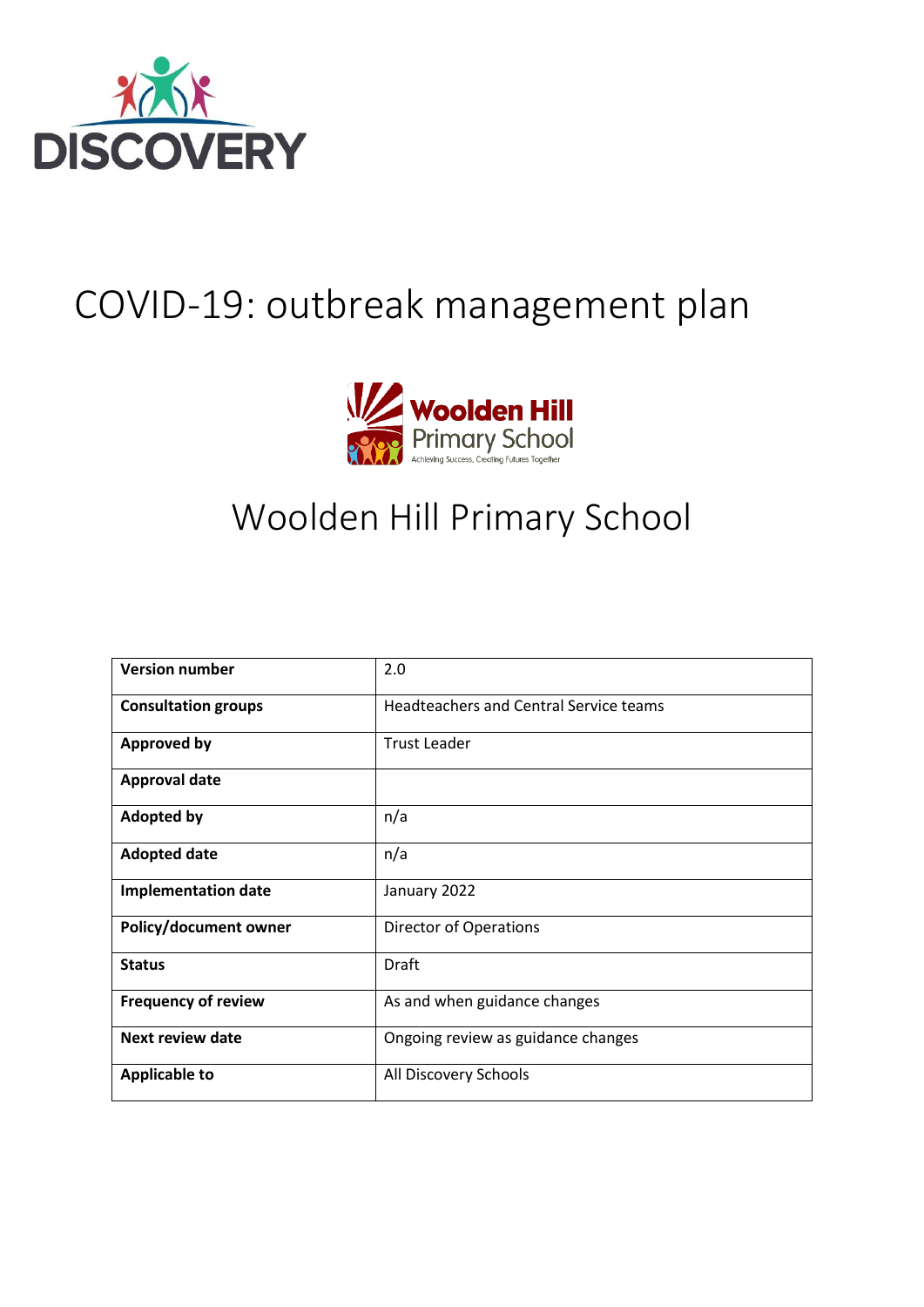#### Document History

| <b>Version</b>   | <b>Version Date</b> | Author                    | <b>Summary of Changes</b>                                                                                                                          |
|------------------|---------------------|---------------------------|----------------------------------------------------------------------------------------------------------------------------------------------------|
| V1.0             | September<br>2021   | Director of<br>Operations | New plan developed based on both Leicestershire and<br>Rutland COVID-19 Outbreak Management Plan for                                               |
|                  |                     |                           | Education Settings and The Key - Outbreak                                                                                                          |
|                  |                     |                           | Management Plan                                                                                                                                    |
| V1.0             | 07/09/2021          | Director of               | Final document following Headteacher review.                                                                                                       |
|                  |                     | Operations                |                                                                                                                                                    |
| V1.1             | 01/11/2021          | Director of               | Added 'Face Mask' wearing in corridors and communal                                                                                                |
|                  |                     | Operations                | areas to Stage 1.                                                                                                                                  |
|                  |                     |                           |                                                                                                                                                    |
| V <sub>2.0</sub> | 15/12/2021          | Director of               | This plan is updated following a full review of                                                                                                    |
|                  |                     | Operations                | guidance. The overall structure is updated to support<br>schools manage outbreaks locally with support from<br>Trust Central Services and LA/LHT's |

# Contents

| Appendix A - Leicestershire and Rutland COVID-19 Outbreak Management Plan for Education Settings - Flow             |  |
|---------------------------------------------------------------------------------------------------------------------|--|
| 13. مستقدم المستقدم المستقدم المستقدم المستقدم المستقدم المستقدم المستقدم المستقدم المستقدم المستقدم المستقدم المنا |  |
|                                                                                                                     |  |
|                                                                                                                     |  |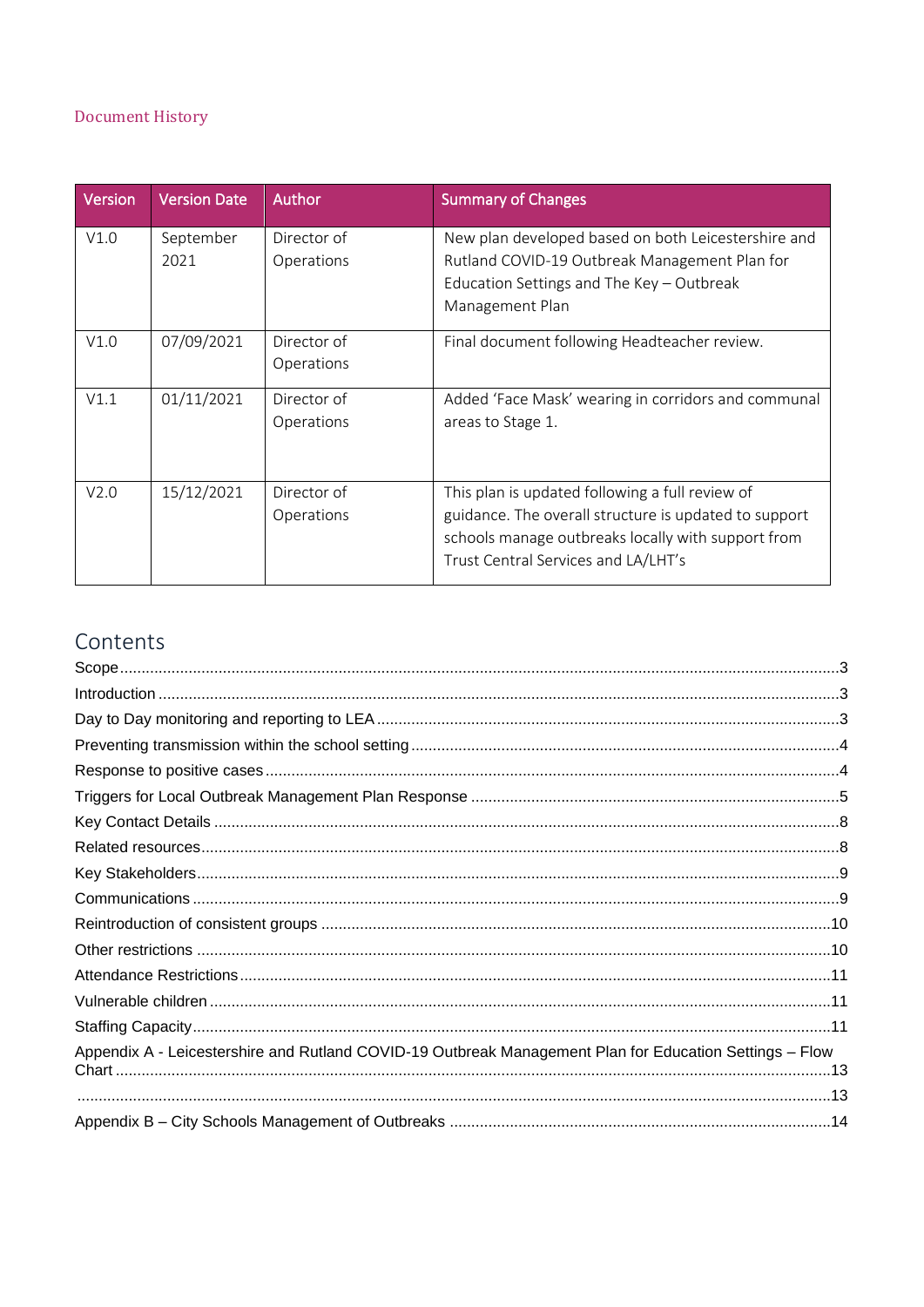#### <span id="page-2-0"></span>Scope

The Outbreak Management Plan (OMP) is based on th[e contingency framework for managing local outbreaks](https://www.gov.uk/government/publications/coronavirus-covid-19-local-restrictions-in-education-and-childcare-settings) of COVID-19 and the [schools operational guidance,](https://www.gov.uk/government/publications/actions-for-schools-during-the-coronavirus-outbreak) provided by the Department for Education (DfE) and should be read in conjunction with the school COVID-19 Risk Assessment (RA). Whilst the RA considers measures that help prevent virus transmission, the OMP outlines how we will manage single cases and clusters of COVID-19, as well as how we will operate if required to reintroduce measures/mitigations to prevent transmission of COVID-19 in the event of an outbreak. This includes how the school will ensure every child receives the quantity and quality of education and care to which they are normally entitled.

#### <span id="page-2-1"></span>Introduction

Outbreaks can differ significantly with regard to scale and significance from 2 linked cases in a group of children to multiple cases across the setting to outbreaks linked with new variants of concern. Whilst the measures used to manage outbreaks will be the same, the number of measures and extent of measures taken, alongside the degree to which they become necessary requirements will vary.

We will only implement some, or all, of the measures in this plan in response to recommendations provided by the local authority (LA), Health Protection Team (HPT), Infection Prevention and Control Team (IPC), UK Health Security Agency (formally Public Health England (UKHSA) or the national government.

It may be necessary to implement these measures in the following circumstances, for example:

- To help manage a COVID-19 outbreak within the school.
- If COVID-19 infection rates in the community are extremely high, and other measures have failed to reduce transmission
- As part of a package of measures responding to a 'variant of concern' (VoC) including Omicron.
- To prevent unsustainable pressure on the NHS

## <span id="page-2-2"></span>Day to Day monitoring and reporting to LEA

We will monitor the number of positive cases (staff and pupils) and report positive case numbers to the LA each day. See details below:

*A daily email will be sent to [educationeffectiveness@leics.gov.uk](mailto:educationeffectiveness@leics.gov.uk) stating:*

- *1. Date of positive test taken,*
- *2. Type of test (PCR/LFD)*
- *3. Whether it is a child or staff member (no names will be given)*
- *4. Year group or work area*
- *5. Postcode of case*
- *6. Any links to other positive cases (no personal data used)*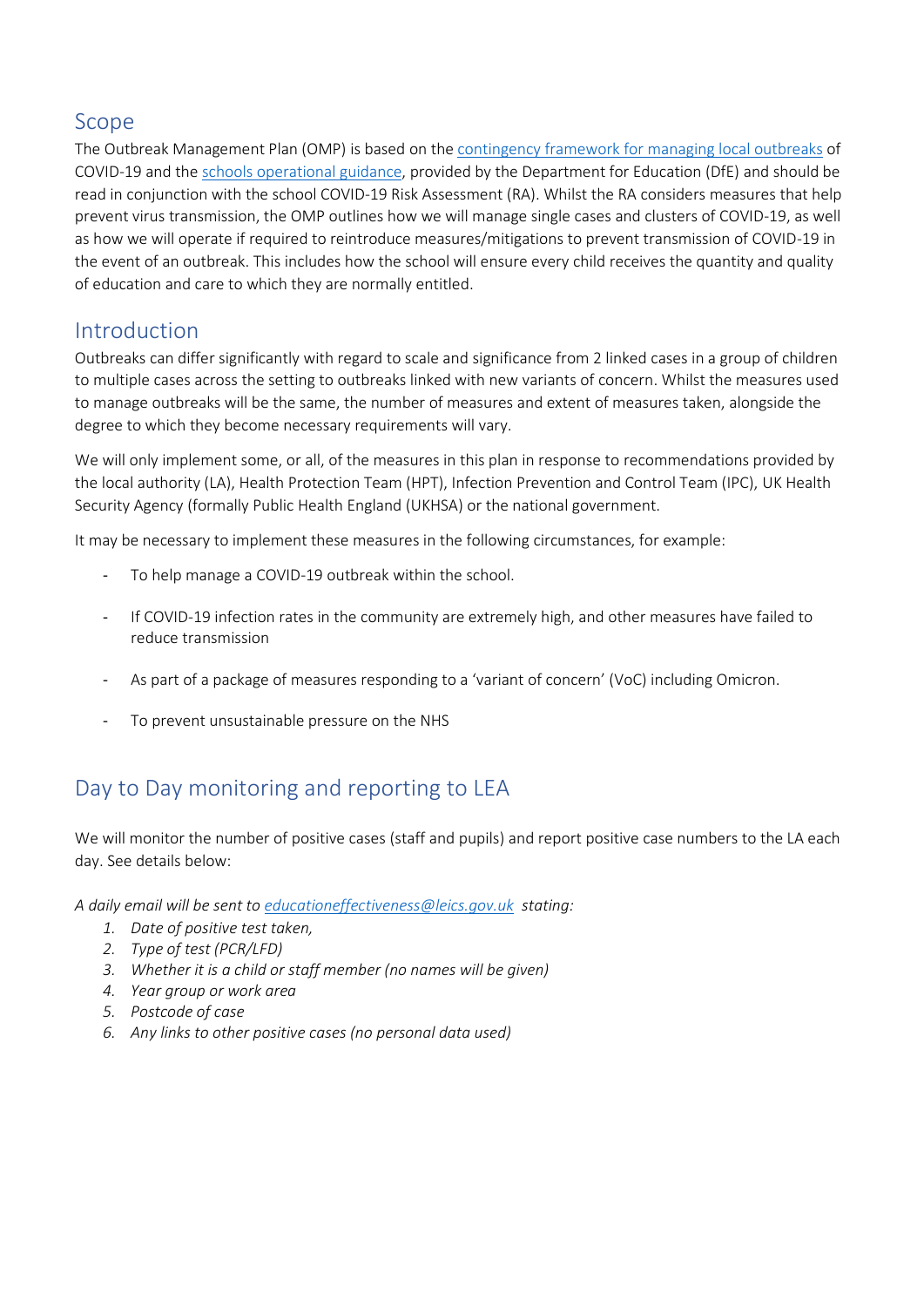## <span id="page-3-0"></span>Preventing transmission within the school setting

The DfE's [Schools Operational guidance](https://assets.publishing.service.gov.uk/government/uploads/system/uploads/attachment_data/file/1040827/Schools_COVID-19_operational_guidance.pdf) is followed an[d Covid Risk](https://discoveryschoolstrust-my.sharepoint.com/:w:/g/personal/cnorman_dsatwooldenhill_org/EfGiUg0LrZxPiUXfkKHSROYBeZQ5f5qHCI0QpVWz54V6TA) assessments include how vaccination and good hand hygiene will be promoted among staff and parents, how cleaning regimes and good ventilation will be maintained, and how we will operate from a social distancing perspective.

Staff are encouraged to take twice weekly LFD tests and any positive LFD cases, will isolate and book a confirmatory PCR test.

Children and staff who are unwell will be advised that they should not attend the setting. Any child or staff member with one or more of the COVID-19 symptoms (new continuous cough, high temperature, loss/change in taste/smell), irrespective of how mild, will be asked to [book a PCR test](https://www.nhs.uk/conditions/coronavirus-covid-19/testing/get-tested-for-coronavirus/) in line with NHS guidance and DfE [School](https://assets.publishing.service.gov.uk/government/uploads/system/uploads/attachment_data/file/1040827/Schools_COVID-19_operational_guidance.pdf)  [Operational guidance.](https://assets.publishing.service.gov.uk/government/uploads/system/uploads/attachment_data/file/1040827/Schools_COVID-19_operational_guidance.pdf)

We are aware of the range of less common symptoms of COVID-19: headache, sore throat, fatigue, muscle aches, blocked/runny nose, diarrhoea and vomiting, and will take this into consideration in an outbreak scenario, and when we are seeing a larger number of COVID-19 cases.

#### <span id="page-3-1"></span>Response to positive cases

Fully vaccinated adults (more than 14 clear days after day of second dose of vaccination at the point of exposure) and children under 18yrs and 6 months are not required to isolate unless symptomatic or they test positive. Parents of close contacts and staff contacts will be informed if there is a positive case in the setting and advised to get a PCR test, alongside twice weekly LFT testing (LFT testing for children if acceptable to parents.

Staff contacts who have not had both vaccinations more than 14 clear days before the day of contact with the positive case will also need to isolate for 10 clear days following the day of last contact with the case.

Commencing 14th December 2021, staff, pupils and other Trust colleagues identified as a Close Contact of a positive covid case are strongly advised to not isolate AND participate in the Daily Testing of Contacts of Covid (DTCC). See Image below.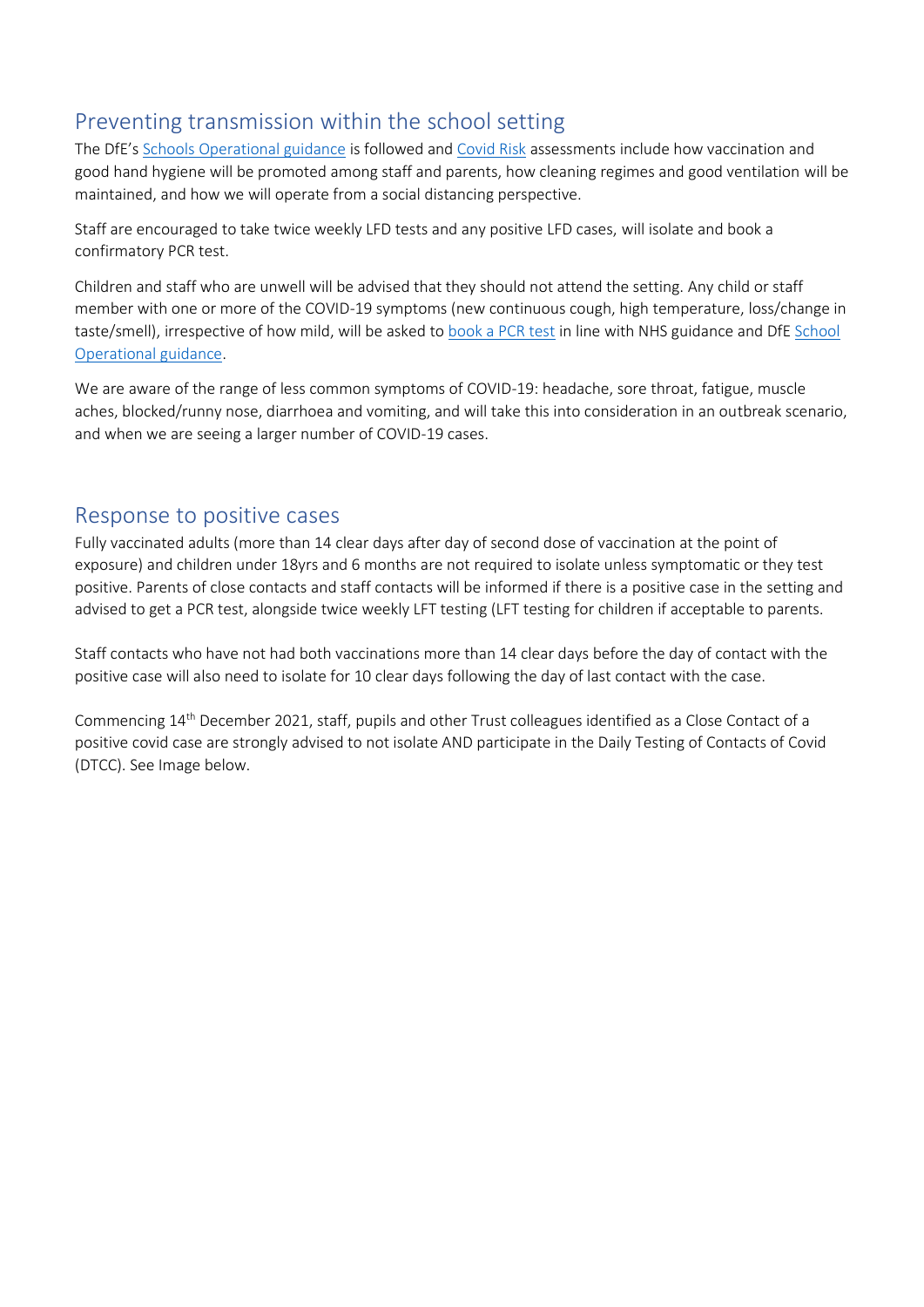Self-isolation and testing requirements w.e.f. Tuesday 14<sup>th</sup> December 2021



## <span id="page-4-0"></span>Triggers for Local Outbreak Management Plan Response

Actions will be considered in line with criteria and measures recommended by local Health Protection Team when thresholds are met as part of the Outbreak Management Stages (see table 1)

| <b>Stage</b> | Criteria                                                                               | Measures that may be introduced                                                                                      |
|--------------|----------------------------------------------------------------------------------------|----------------------------------------------------------------------------------------------------------------------|
| Stage<br>0   | 0-4 cases, unlinked, or $\vert$ -<br>of<br>linked<br>outside<br>setting within 10 days | Reintroduction of face coverings in corridors and communal areas and<br>continue to use school local risk assessment |

*Table 1: Criteria and Measures for Outbreak Management Stages*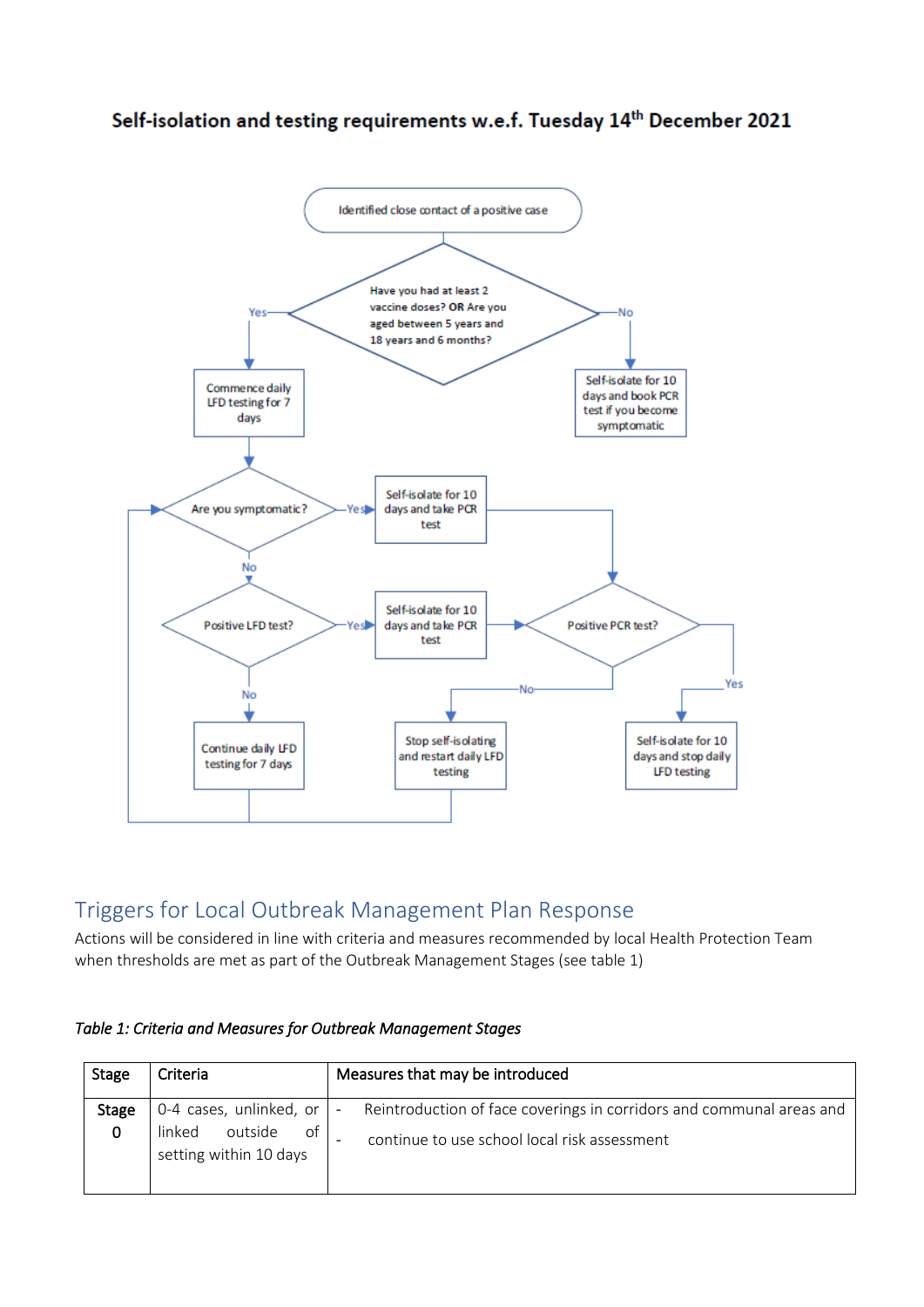| 5- 10 cases within 10<br>Review local risk assessment<br><b>Stage</b><br>$\overline{\phantom{a}}$<br>Reintroduction of face coverings in corridors and communal areas.<br>days-linked in setting<br>$\mathbf{1}$<br>Emphasizing and enhancing current measures - cleaning, ventilation,<br>OR 10% of staff and<br>testing etc.<br>pupils<br>test<br>positive<br>Encouraging uptake of asymptomatic testing<br>within 10 days, and are<br>Activities taking place outdoors, including exercise, assemblies, or<br>linked<br>classes<br>One-off enhanced cleaning focusing on touch points and any shared<br>equipment<br>Communications from the setting to the community about current<br>cases.<br>Review local risk assessment<br>11-20 cases within 10<br><b>Stage</b><br>$\overline{\phantom{a}}$<br>Reintroduction of face coverings in corridors and communal areas.<br>$\overline{2}$<br>days linked in setting<br>Emphasizing and enhancing current measures $-$ cleaning, ventilation,<br>$\overline{\phantom{a}}$<br>testing etc.<br>Encouraging uptake of asymptomatic testing<br>Activities taking place outdoors, including exercise, assemblies, or<br>classes<br>One-off enhanced cleaning focusing on touch points and any shared<br>equipment<br>Communications from LCC about the cases<br>Limiting visits, performances etc.<br>Infection Prevention and Control (IPC)/HPT LCC visit<br>$\blacksquare$<br>Escalation to an Outbreak Control Team (OCT)<br>21+ cases within 10<br><b>Stage</b><br>$\blacksquare$<br>Review local risk assessment<br>3<br>days linked in setting<br>Reintroduction of face coverings in corridors and communal areas.<br>$\overline{\phantom{a}}$<br>Emphasizing and enhancing current measures $-$ cleaning, ventilation,<br>testing etc.<br>Activities taking place outdoors, including exercise, assemblies, or<br>classes<br>One-off enhanced cleaning focusing on touch points and any shared<br>$\overline{\phantom{a}}$<br>equipment<br>Reintroducing Asymptomatic Testing site (if appropriate)<br>Surge testing<br>Communications from LCC about the cases-specific to setting<br>circumstances<br>Reintroducing bubbles<br>Reintroducing facemasks in classrooms<br>$\overline{\phantom{a}}$<br>Limiting visits, performances etc.<br>IPC/HPT LCC visit<br>$\overline{\phantom{a}}$<br>50+ cases or 30% of<br>Escalation to an Outbreak Control Team (OCT)<br><b>Stage</b><br>$\overline{\phantom{a}}$<br>Emphasizing and enhancing current measures - cleaning, ventilation,<br>4<br>setting positive within<br>testing etc.<br>10 days<br>Activities taking place outdoors, including exercise, assemblies, or | Setting has not had<br>high case<br>numbers<br>previously |  |
|-----------------------------------------------------------------------------------------------------------------------------------------------------------------------------------------------------------------------------------------------------------------------------------------------------------------------------------------------------------------------------------------------------------------------------------------------------------------------------------------------------------------------------------------------------------------------------------------------------------------------------------------------------------------------------------------------------------------------------------------------------------------------------------------------------------------------------------------------------------------------------------------------------------------------------------------------------------------------------------------------------------------------------------------------------------------------------------------------------------------------------------------------------------------------------------------------------------------------------------------------------------------------------------------------------------------------------------------------------------------------------------------------------------------------------------------------------------------------------------------------------------------------------------------------------------------------------------------------------------------------------------------------------------------------------------------------------------------------------------------------------------------------------------------------------------------------------------------------------------------------------------------------------------------------------------------------------------------------------------------------------------------------------------------------------------------------------------------------------------------------------------------------------------------------------------------------------------------------------------------------------------------------------------------------------------------------------------------------------------------------------------------------------------------------------------------------------------------------------------------------------------------------------------------------------------------------------------------------------------------------------------------------------------------------------|-----------------------------------------------------------|--|
|                                                                                                                                                                                                                                                                                                                                                                                                                                                                                                                                                                                                                                                                                                                                                                                                                                                                                                                                                                                                                                                                                                                                                                                                                                                                                                                                                                                                                                                                                                                                                                                                                                                                                                                                                                                                                                                                                                                                                                                                                                                                                                                                                                                                                                                                                                                                                                                                                                                                                                                                                                                                                                                                             |                                                           |  |
|                                                                                                                                                                                                                                                                                                                                                                                                                                                                                                                                                                                                                                                                                                                                                                                                                                                                                                                                                                                                                                                                                                                                                                                                                                                                                                                                                                                                                                                                                                                                                                                                                                                                                                                                                                                                                                                                                                                                                                                                                                                                                                                                                                                                                                                                                                                                                                                                                                                                                                                                                                                                                                                                             |                                                           |  |
|                                                                                                                                                                                                                                                                                                                                                                                                                                                                                                                                                                                                                                                                                                                                                                                                                                                                                                                                                                                                                                                                                                                                                                                                                                                                                                                                                                                                                                                                                                                                                                                                                                                                                                                                                                                                                                                                                                                                                                                                                                                                                                                                                                                                                                                                                                                                                                                                                                                                                                                                                                                                                                                                             |                                                           |  |
|                                                                                                                                                                                                                                                                                                                                                                                                                                                                                                                                                                                                                                                                                                                                                                                                                                                                                                                                                                                                                                                                                                                                                                                                                                                                                                                                                                                                                                                                                                                                                                                                                                                                                                                                                                                                                                                                                                                                                                                                                                                                                                                                                                                                                                                                                                                                                                                                                                                                                                                                                                                                                                                                             |                                                           |  |
|                                                                                                                                                                                                                                                                                                                                                                                                                                                                                                                                                                                                                                                                                                                                                                                                                                                                                                                                                                                                                                                                                                                                                                                                                                                                                                                                                                                                                                                                                                                                                                                                                                                                                                                                                                                                                                                                                                                                                                                                                                                                                                                                                                                                                                                                                                                                                                                                                                                                                                                                                                                                                                                                             |                                                           |  |
|                                                                                                                                                                                                                                                                                                                                                                                                                                                                                                                                                                                                                                                                                                                                                                                                                                                                                                                                                                                                                                                                                                                                                                                                                                                                                                                                                                                                                                                                                                                                                                                                                                                                                                                                                                                                                                                                                                                                                                                                                                                                                                                                                                                                                                                                                                                                                                                                                                                                                                                                                                                                                                                                             |                                                           |  |
|                                                                                                                                                                                                                                                                                                                                                                                                                                                                                                                                                                                                                                                                                                                                                                                                                                                                                                                                                                                                                                                                                                                                                                                                                                                                                                                                                                                                                                                                                                                                                                                                                                                                                                                                                                                                                                                                                                                                                                                                                                                                                                                                                                                                                                                                                                                                                                                                                                                                                                                                                                                                                                                                             |                                                           |  |
|                                                                                                                                                                                                                                                                                                                                                                                                                                                                                                                                                                                                                                                                                                                                                                                                                                                                                                                                                                                                                                                                                                                                                                                                                                                                                                                                                                                                                                                                                                                                                                                                                                                                                                                                                                                                                                                                                                                                                                                                                                                                                                                                                                                                                                                                                                                                                                                                                                                                                                                                                                                                                                                                             |                                                           |  |
|                                                                                                                                                                                                                                                                                                                                                                                                                                                                                                                                                                                                                                                                                                                                                                                                                                                                                                                                                                                                                                                                                                                                                                                                                                                                                                                                                                                                                                                                                                                                                                                                                                                                                                                                                                                                                                                                                                                                                                                                                                                                                                                                                                                                                                                                                                                                                                                                                                                                                                                                                                                                                                                                             |                                                           |  |
|                                                                                                                                                                                                                                                                                                                                                                                                                                                                                                                                                                                                                                                                                                                                                                                                                                                                                                                                                                                                                                                                                                                                                                                                                                                                                                                                                                                                                                                                                                                                                                                                                                                                                                                                                                                                                                                                                                                                                                                                                                                                                                                                                                                                                                                                                                                                                                                                                                                                                                                                                                                                                                                                             |                                                           |  |
|                                                                                                                                                                                                                                                                                                                                                                                                                                                                                                                                                                                                                                                                                                                                                                                                                                                                                                                                                                                                                                                                                                                                                                                                                                                                                                                                                                                                                                                                                                                                                                                                                                                                                                                                                                                                                                                                                                                                                                                                                                                                                                                                                                                                                                                                                                                                                                                                                                                                                                                                                                                                                                                                             |                                                           |  |
|                                                                                                                                                                                                                                                                                                                                                                                                                                                                                                                                                                                                                                                                                                                                                                                                                                                                                                                                                                                                                                                                                                                                                                                                                                                                                                                                                                                                                                                                                                                                                                                                                                                                                                                                                                                                                                                                                                                                                                                                                                                                                                                                                                                                                                                                                                                                                                                                                                                                                                                                                                                                                                                                             |                                                           |  |
|                                                                                                                                                                                                                                                                                                                                                                                                                                                                                                                                                                                                                                                                                                                                                                                                                                                                                                                                                                                                                                                                                                                                                                                                                                                                                                                                                                                                                                                                                                                                                                                                                                                                                                                                                                                                                                                                                                                                                                                                                                                                                                                                                                                                                                                                                                                                                                                                                                                                                                                                                                                                                                                                             |                                                           |  |
|                                                                                                                                                                                                                                                                                                                                                                                                                                                                                                                                                                                                                                                                                                                                                                                                                                                                                                                                                                                                                                                                                                                                                                                                                                                                                                                                                                                                                                                                                                                                                                                                                                                                                                                                                                                                                                                                                                                                                                                                                                                                                                                                                                                                                                                                                                                                                                                                                                                                                                                                                                                                                                                                             |                                                           |  |
|                                                                                                                                                                                                                                                                                                                                                                                                                                                                                                                                                                                                                                                                                                                                                                                                                                                                                                                                                                                                                                                                                                                                                                                                                                                                                                                                                                                                                                                                                                                                                                                                                                                                                                                                                                                                                                                                                                                                                                                                                                                                                                                                                                                                                                                                                                                                                                                                                                                                                                                                                                                                                                                                             |                                                           |  |
|                                                                                                                                                                                                                                                                                                                                                                                                                                                                                                                                                                                                                                                                                                                                                                                                                                                                                                                                                                                                                                                                                                                                                                                                                                                                                                                                                                                                                                                                                                                                                                                                                                                                                                                                                                                                                                                                                                                                                                                                                                                                                                                                                                                                                                                                                                                                                                                                                                                                                                                                                                                                                                                                             |                                                           |  |
|                                                                                                                                                                                                                                                                                                                                                                                                                                                                                                                                                                                                                                                                                                                                                                                                                                                                                                                                                                                                                                                                                                                                                                                                                                                                                                                                                                                                                                                                                                                                                                                                                                                                                                                                                                                                                                                                                                                                                                                                                                                                                                                                                                                                                                                                                                                                                                                                                                                                                                                                                                                                                                                                             |                                                           |  |
|                                                                                                                                                                                                                                                                                                                                                                                                                                                                                                                                                                                                                                                                                                                                                                                                                                                                                                                                                                                                                                                                                                                                                                                                                                                                                                                                                                                                                                                                                                                                                                                                                                                                                                                                                                                                                                                                                                                                                                                                                                                                                                                                                                                                                                                                                                                                                                                                                                                                                                                                                                                                                                                                             |                                                           |  |
|                                                                                                                                                                                                                                                                                                                                                                                                                                                                                                                                                                                                                                                                                                                                                                                                                                                                                                                                                                                                                                                                                                                                                                                                                                                                                                                                                                                                                                                                                                                                                                                                                                                                                                                                                                                                                                                                                                                                                                                                                                                                                                                                                                                                                                                                                                                                                                                                                                                                                                                                                                                                                                                                             |                                                           |  |
|                                                                                                                                                                                                                                                                                                                                                                                                                                                                                                                                                                                                                                                                                                                                                                                                                                                                                                                                                                                                                                                                                                                                                                                                                                                                                                                                                                                                                                                                                                                                                                                                                                                                                                                                                                                                                                                                                                                                                                                                                                                                                                                                                                                                                                                                                                                                                                                                                                                                                                                                                                                                                                                                             |                                                           |  |
|                                                                                                                                                                                                                                                                                                                                                                                                                                                                                                                                                                                                                                                                                                                                                                                                                                                                                                                                                                                                                                                                                                                                                                                                                                                                                                                                                                                                                                                                                                                                                                                                                                                                                                                                                                                                                                                                                                                                                                                                                                                                                                                                                                                                                                                                                                                                                                                                                                                                                                                                                                                                                                                                             |                                                           |  |
|                                                                                                                                                                                                                                                                                                                                                                                                                                                                                                                                                                                                                                                                                                                                                                                                                                                                                                                                                                                                                                                                                                                                                                                                                                                                                                                                                                                                                                                                                                                                                                                                                                                                                                                                                                                                                                                                                                                                                                                                                                                                                                                                                                                                                                                                                                                                                                                                                                                                                                                                                                                                                                                                             |                                                           |  |
|                                                                                                                                                                                                                                                                                                                                                                                                                                                                                                                                                                                                                                                                                                                                                                                                                                                                                                                                                                                                                                                                                                                                                                                                                                                                                                                                                                                                                                                                                                                                                                                                                                                                                                                                                                                                                                                                                                                                                                                                                                                                                                                                                                                                                                                                                                                                                                                                                                                                                                                                                                                                                                                                             |                                                           |  |
|                                                                                                                                                                                                                                                                                                                                                                                                                                                                                                                                                                                                                                                                                                                                                                                                                                                                                                                                                                                                                                                                                                                                                                                                                                                                                                                                                                                                                                                                                                                                                                                                                                                                                                                                                                                                                                                                                                                                                                                                                                                                                                                                                                                                                                                                                                                                                                                                                                                                                                                                                                                                                                                                             |                                                           |  |
|                                                                                                                                                                                                                                                                                                                                                                                                                                                                                                                                                                                                                                                                                                                                                                                                                                                                                                                                                                                                                                                                                                                                                                                                                                                                                                                                                                                                                                                                                                                                                                                                                                                                                                                                                                                                                                                                                                                                                                                                                                                                                                                                                                                                                                                                                                                                                                                                                                                                                                                                                                                                                                                                             |                                                           |  |
| classes                                                                                                                                                                                                                                                                                                                                                                                                                                                                                                                                                                                                                                                                                                                                                                                                                                                                                                                                                                                                                                                                                                                                                                                                                                                                                                                                                                                                                                                                                                                                                                                                                                                                                                                                                                                                                                                                                                                                                                                                                                                                                                                                                                                                                                                                                                                                                                                                                                                                                                                                                                                                                                                                     |                                                           |  |
| One-off enhanced cleaning focusing on touch points and any shared                                                                                                                                                                                                                                                                                                                                                                                                                                                                                                                                                                                                                                                                                                                                                                                                                                                                                                                                                                                                                                                                                                                                                                                                                                                                                                                                                                                                                                                                                                                                                                                                                                                                                                                                                                                                                                                                                                                                                                                                                                                                                                                                                                                                                                                                                                                                                                                                                                                                                                                                                                                                           |                                                           |  |
| equipment<br>Limiting attendance                                                                                                                                                                                                                                                                                                                                                                                                                                                                                                                                                                                                                                                                                                                                                                                                                                                                                                                                                                                                                                                                                                                                                                                                                                                                                                                                                                                                                                                                                                                                                                                                                                                                                                                                                                                                                                                                                                                                                                                                                                                                                                                                                                                                                                                                                                                                                                                                                                                                                                                                                                                                                                            |                                                           |  |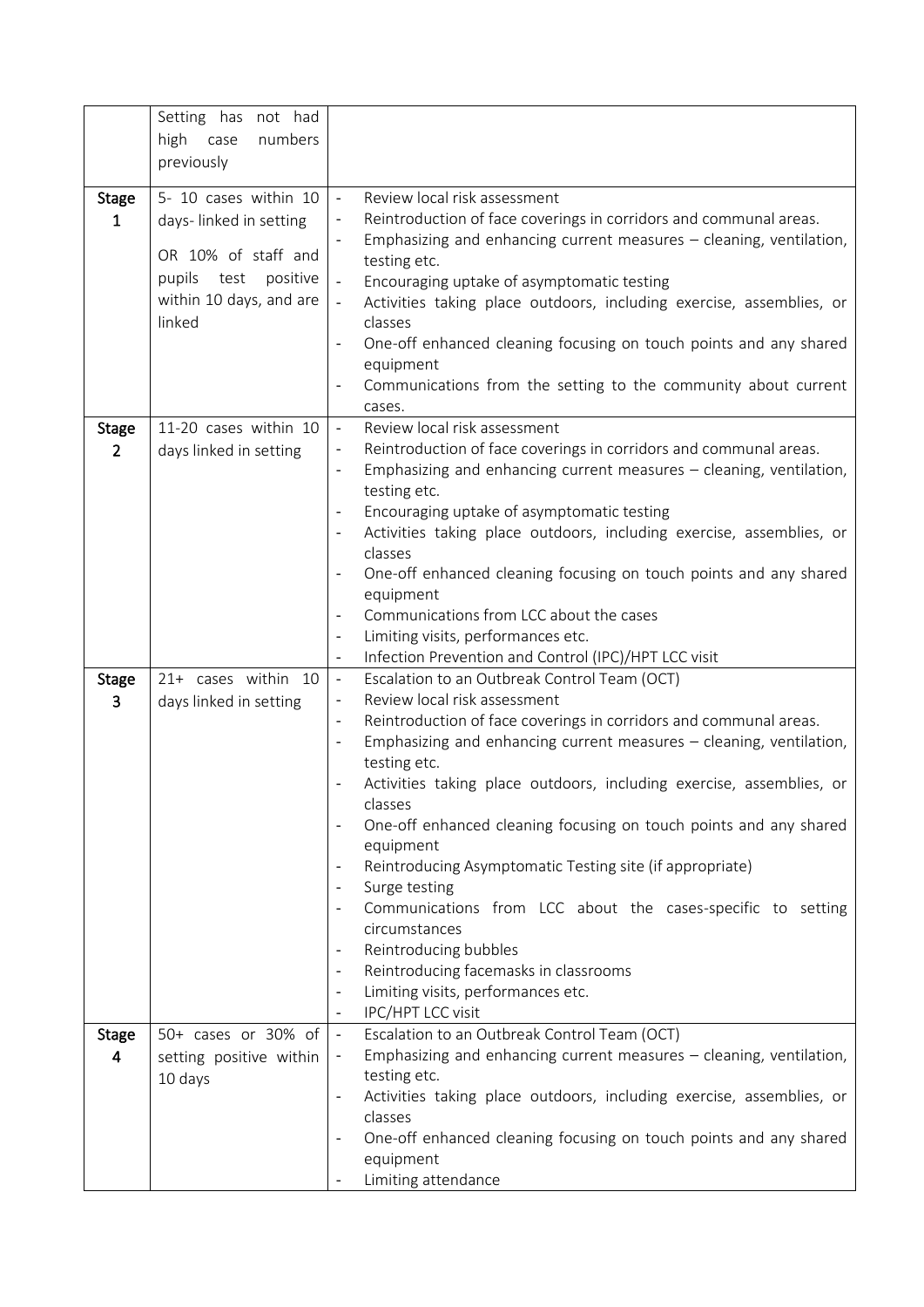|  | Reintroducing Asymptomatic Testing site (if appropriate)    |  |  |  |  |
|--|-------------------------------------------------------------|--|--|--|--|
|  | Surge testing                                               |  |  |  |  |
|  | Communications from LCC about the cases-specific to setting |  |  |  |  |
|  | circumstances                                               |  |  |  |  |
|  | IPC/HPT LCC visit                                           |  |  |  |  |

\*\* *Further information about establishing links can be found here*

When one of the stages in Table 1 is met, we will review the Risk Assessment measures in place, with specific reference to testing, hygiene and ventilation measures. Should the Stage 2 threshold be met;

HPT, ICT and UKHSA will contact the school to provide further public health advice. The headteacher and senior leadership team will work with these teams to introduce further preventative measures in line with guidance given. Trust Central Service Team will support and advise as appropriate.

HPT, IPC and UKHSA will assess the COVID-19 cases based on:

- 1. Number of current positive and symptomatic cases
- 2. Number of previous cases at the setting
- 3. Rates and cases in the local area
- 4. Protective measures in the setting

Based on this assessment, recommendations will be made for which stage of outbreak management the school requires. Any measures will only ever be considered for the shortest time possible, to allow the outbreak to be managed and minimise transmission of COVID-19. In all cases measures / mitigations will only be implemented to prevent larger scale setting closure.

Further details can be found in [Appendix A](#page-12-0) (Leicestershire and Rutland Schools) and [Appendix B](#page-13-0) (City Schools)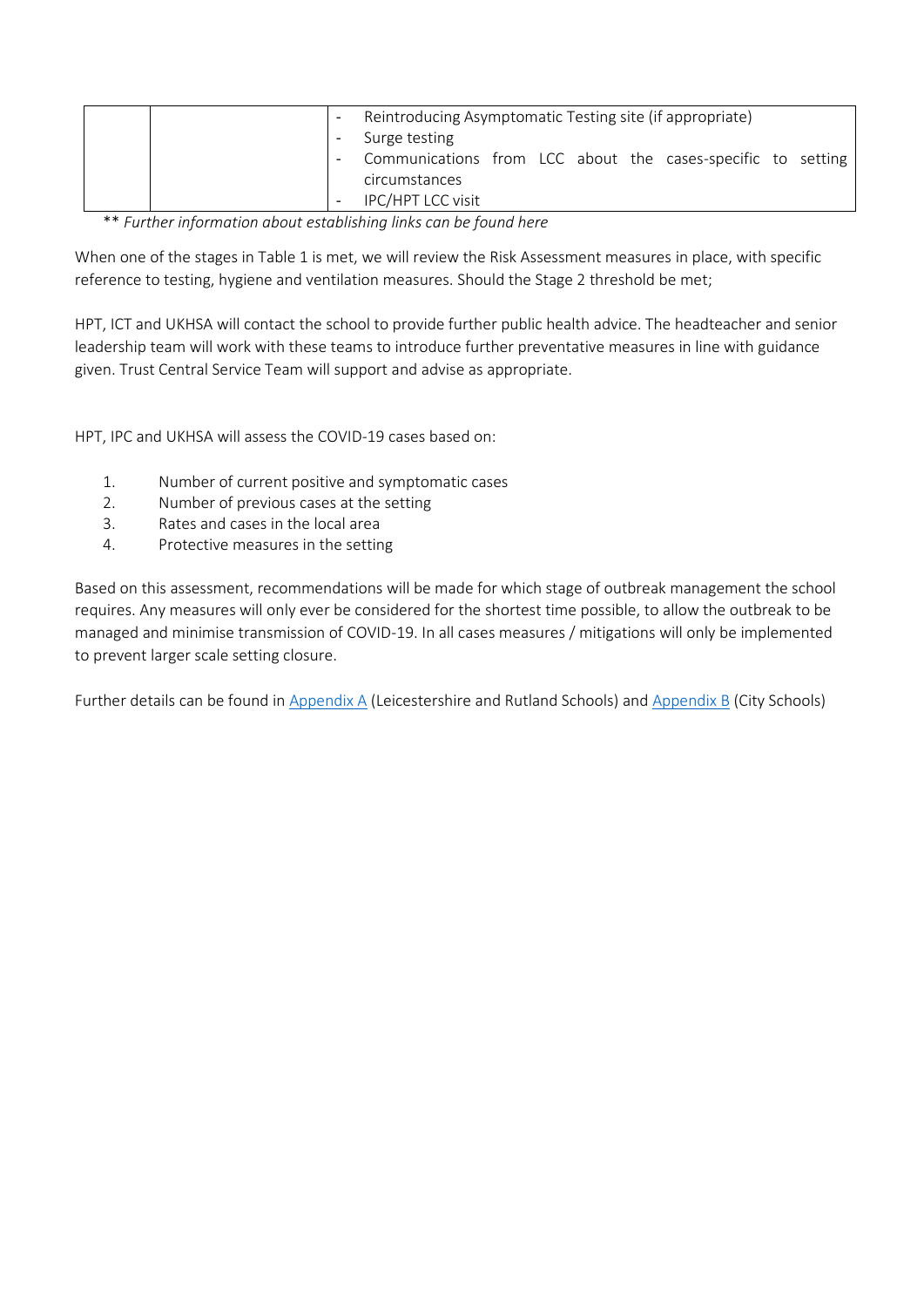# <span id="page-7-0"></span>Key Contact Details

| Organisation                        | Contact details                                                           | This organisation should be<br>contacted when |  |  |
|-------------------------------------|---------------------------------------------------------------------------|-----------------------------------------------|--|--|
| <b>Education Effectiveness</b>      | educationeffectiveness@leics.gov.uk                                       | The setting is notified of a COVID-           |  |  |
| (Leicestershire County Council)     | 01163053365                                                               | 19 case. This should be via email             |  |  |
|                                     |                                                                           | (as above)                                    |  |  |
| <b>Health Protection Team</b>       | healthprotection@leics.gov.uk                                             | The HPT (LCC) will contact                    |  |  |
| (Leicestershire County Council)     | 0116 305 0740                                                             | settings                                      |  |  |
|                                     | Available Monday-Friday 9-5. If support is                                |                                               |  |  |
|                                     | needed outside these hours, please                                        |                                               |  |  |
|                                     | contact DfE helpline.                                                     |                                               |  |  |
| Infection Prevention and Control    | infection@leics.gov.uk                                                    | The IPC team will contact                     |  |  |
| Team                                | 0116 305 1525                                                             | settings, when requested                      |  |  |
| (Leicestershire County Council)     |                                                                           |                                               |  |  |
| <b>Educational Development Team</b> | EducationalDevelopment@rutland.gov.uk                                     | The setting is notified of a COVID-           |  |  |
| (Rutland County Council)            |                                                                           | 19 case via email (as above)                  |  |  |
| Leicester Council                   | COVID-19 (Coronavirus) - Reporting                                        | The setting is notified of a COVID-           |  |  |
|                                     | confirmed cases - Information - School                                    | 19 case. This should be via online            |  |  |
|                                     | Forms (achieveservice.com)                                                | eform (as above)                              |  |  |
| <b>Health Protection Team</b>       | c19publichealth@leicester.gov.uk                                          | The HPT (LCC) will contact                    |  |  |
| (Leicester Council)                 |                                                                           | settings                                      |  |  |
|                                     |                                                                           |                                               |  |  |
| DfE Helpline                        | Dfe.coronavirushelpline@education.gov.uk                                  | The setting is notified of a COVID-           |  |  |
|                                     | 0800 046 8687                                                             | 19 case. This is via the                      |  |  |
|                                     |                                                                           | educational setting form.                     |  |  |
| Ofsted (Early Years settings only)  | https://www.gov.uk/guidance/tell-ofsted-                                  | The setting is notified of a COVID-           |  |  |
|                                     | if-you-have-a-covid-19-incident-at-your-                                  | 19 case. Further details about                |  |  |
|                                     | childcare-business                                                        | reporting found via link.                     |  |  |
| UK Health Security Agency           | 0344 2254524                                                              | PHE will contact settings                     |  |  |
| (formally Public Health England)    |                                                                           |                                               |  |  |
| School Decision maker - Head        | Sarah Sadler                                                              |                                               |  |  |
| teacher will work with Outbreak     | ssadler@discoverytrust.org                                                |                                               |  |  |
| Control Team to determine the       |                                                                           |                                               |  |  |
| School's overall response and       |                                                                           |                                               |  |  |
| recovery strategy                   |                                                                           |                                               |  |  |
| Trust Decision Maker - Paul         | 07870194191                                                               |                                               |  |  |
| Stone                               | pstone@discoverytrust.org                                                 |                                               |  |  |
| Central Service Team                | Louise Barber 07985 553027  barber@discoverytrust.org                     |                                               |  |  |
|                                     | Nathan Odom 07398325268 nodom@discoverytrust.org                          |                                               |  |  |
|                                     |                                                                           |                                               |  |  |
|                                     |                                                                           |                                               |  |  |
| Outbreak Control Team (OCT)         | [add names and contacts of the OMP - this may be the same as the Incident |                                               |  |  |
|                                     | Management Team on the school Emergency Planning and Recovery             |                                               |  |  |
|                                     | Document]                                                                 |                                               |  |  |

## <span id="page-7-1"></span>Related resources

- 1. Local School Emergency Planning and Recovery Document
- 2. School Risk Assessment
- 3. [contingency framework for managing local outbreaks](https://www.gov.uk/government/publications/coronavirus-covid-19-local-restrictions-in-education-and-childcare-settings)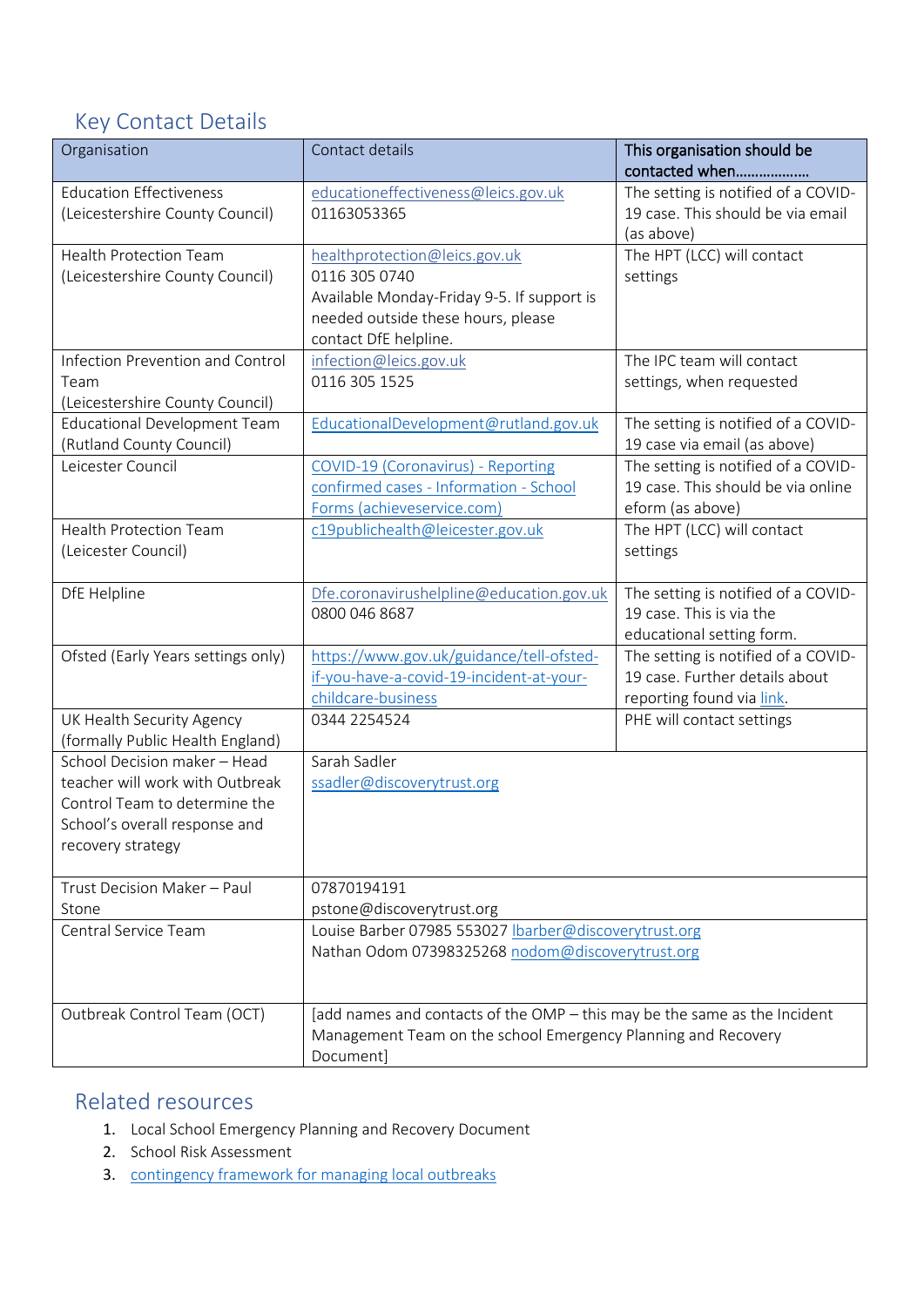## <span id="page-8-0"></span>Key Stakeholders

Key stakeholders include those that attend the school (routinely or occasionally), and those who will need to know what is happening and those that have a role in outbreak management at the school.

| Key stakeholder                                                     | Role for outbreak management                                                                                                                                                                                                  |
|---------------------------------------------------------------------|-------------------------------------------------------------------------------------------------------------------------------------------------------------------------------------------------------------------------------|
| Staff (includes employees, and<br>volunteers)                       | Receiver of communications from SLT related to stages - Table 1.<br>$\bullet$                                                                                                                                                 |
| <b>Pupils</b>                                                       | Receiver of verbal communication from class teachers as<br>$\bullet$<br>appropriate.                                                                                                                                          |
| Parents/carers                                                      | Receiver of communication related to stages - Table 1.<br>$\bullet$                                                                                                                                                           |
| <b>Visitors</b>                                                     | Receiver of communication related to stages - Table 1.<br>٠                                                                                                                                                                   |
| Contractors and delivery personnel<br>(eg cleaners, catering staff) | Catering provider<br>School Taxi company<br>EPIC/SALT<br>Central Service Teams (as appropriate)                                                                                                                               |
| Where to seek Local Outbreak<br>Advice                              | Education Effectiveness or Early Years Inclusion and Childcare<br>$\bullet$<br>available to support with advice and guidance when there is a<br>confirmed case(s) associated with the Setting.<br>DfE helpline also available |
| Other relevant stakeholders                                         | [add as appropriate]                                                                                                                                                                                                          |

### <span id="page-8-1"></span>Communications

For consistency and accuracy of messages, and as part of the coordinated response, communications activities will be coordinated by the school with support from the Trust, and/or local authority and PHE or DFE as necessary.

| Key<br>stakeholder                                 | What they need to know                                                                                                                                                                                   | How we'll<br>communicate                            | Contact information                                                                 |
|----------------------------------------------------|----------------------------------------------------------------------------------------------------------------------------------------------------------------------------------------------------------|-----------------------------------------------------|-------------------------------------------------------------------------------------|
| Central<br>Services Team                           | Number of cases linked to an<br>$\bullet$<br>outbreak<br>Membership of the internal<br>$\bullet$<br>outbreak response team<br>$\bullet$                                                                  | Telephone<br>Teams Call<br>Fmail                    | Paul Stone<br>$\bullet$<br>David Briggs<br>Louise Barber<br>Dawn White<br>$\bullet$ |
| Staff (includes<br>employees<br>and<br>volunteers) | Number of cases linked to an<br>$\bullet$<br>outbreak<br>The importance of hand hygiene,<br>$\bullet$<br>respiratory hygiene<br>Any changes to policies and<br>$\bullet$<br>procedures; outbreak control | Meetings<br>Staff<br>newsletter<br>Text<br>messages | Local<br>arrangements                                                               |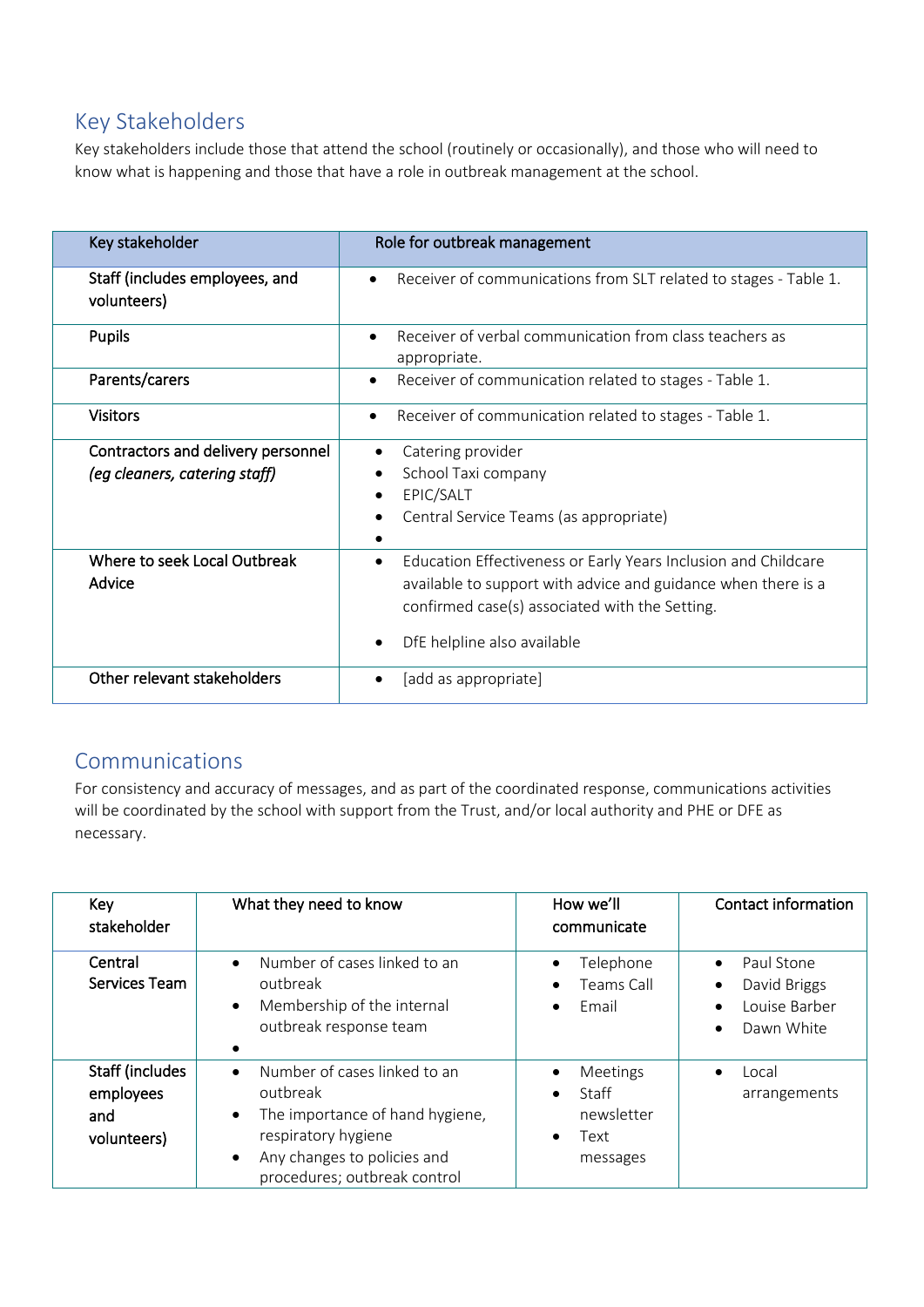|                                                                              | measures being implemented,<br>including changed arrangements for<br>accessing the setting<br>Membership of the internal<br>$\bullet$<br>outbreak response team<br>Arrangements for managing any<br>self-isolation requirements<br>Expectations about not attending<br>work if symptomatic<br>Changes to staffing/rostering<br>arrangements<br>Arrangements to support staff<br>health and wellbeing | Staff<br>Intranet<br>Signage |                    |
|------------------------------------------------------------------------------|------------------------------------------------------------------------------------------------------------------------------------------------------------------------------------------------------------------------------------------------------------------------------------------------------------------------------------------------------------------------------------------------------|------------------------------|--------------------|
| <b>Pupils</b>                                                                | The importance of hand hygiene,<br>$\bullet$<br>respiratory hygiene                                                                                                                                                                                                                                                                                                                                  | Verbal                       | Local arrangements |
| Parents and<br>Carers                                                        | Any changes to policies and<br>$\bullet$<br>procedures; outbreak control<br>measures being implemented,<br>including changed arrangements<br>for accessing the setting                                                                                                                                                                                                                               | Letters/Email                | Local arrangements |
| Advisory<br><b>Board</b>                                                     | Number of cases linked to an<br>$\bullet$<br>outbreak<br>Any changes to policies and<br>procedures; outbreak control<br>measures being implemented,<br>including changed arrangements<br>for accessing the setting                                                                                                                                                                                   | Email                        | Local arrangements |
| <b>Visitors</b>                                                              | Arrangements for managing any<br>$\bullet$<br>self-isolation requirements<br>Expectations about not attending<br>work if symptomatic<br>The importance of hand hygiene,<br>respiratory hygiene                                                                                                                                                                                                       | Verbal on arrival            | Local arrangements |
| Contractors<br>and delivery<br>personnel<br>(e.g. cleaners,<br>electricians) | Arrangements for managing any<br>$\bullet$<br>self-isolation requirements<br>Expectations about not attending<br>work if symptomatic<br>The importance of hand hygiene,<br>respiratory hygiene                                                                                                                                                                                                       | Verbal on arrival            | Local arrangements |

# <span id="page-9-0"></span>Reintroduction of consistent groups

It may become necessary to reintroduce 'consistent groups' or 'bubbles' for a temporary period, to reduce mixing between groups and stop the spread of Covid-19.

## <span id="page-9-1"></span>Other restrictions

1. We may need to limit access to parents and carers into the setting (other than for drop off and pick up) e.g. open days, open evenings.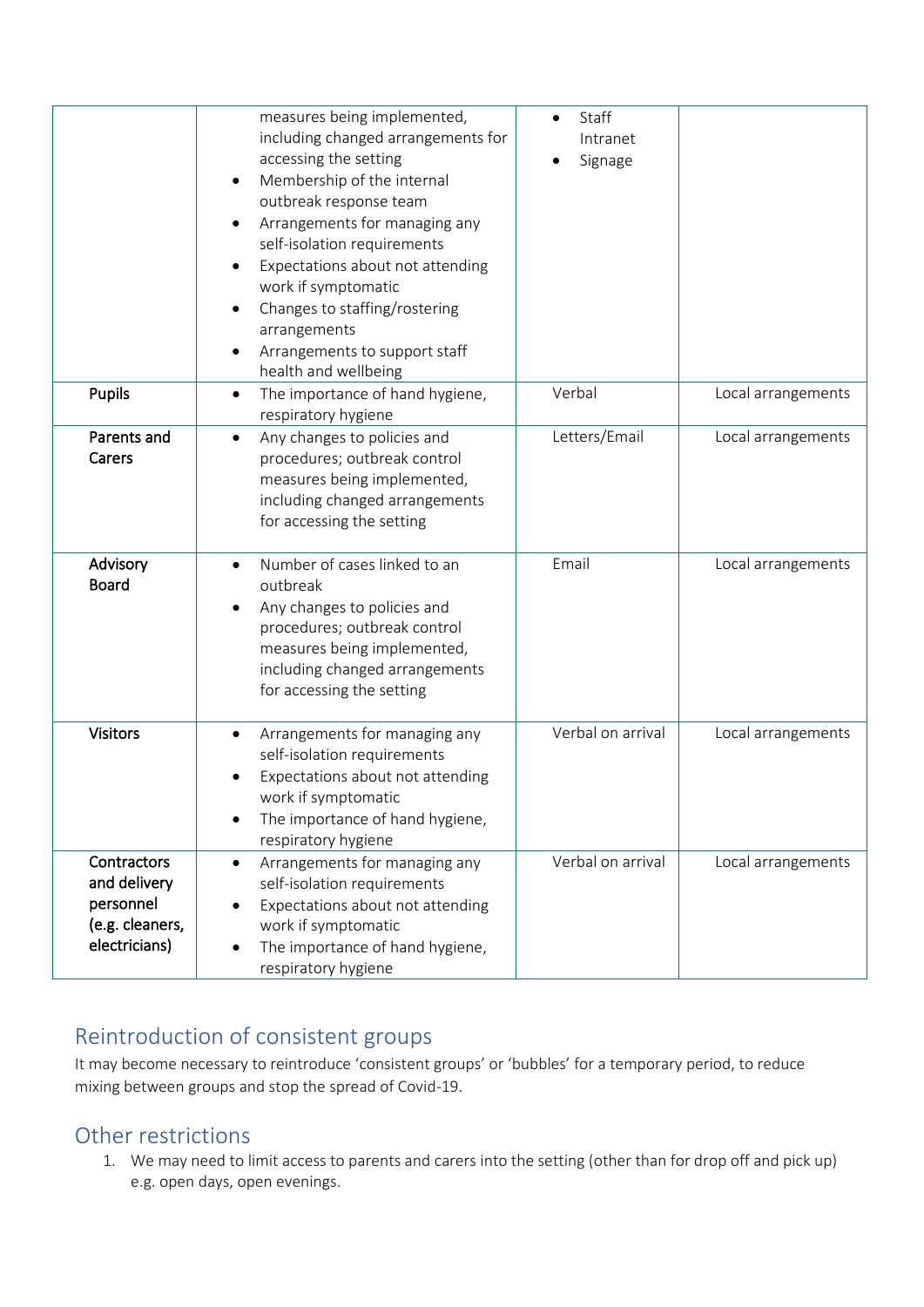- 2. We may also reintroduce staggered start and finish times if needed, to minimise the number of people on the site at various times of the day.
- 3. We may reintroduce staggered play and lunchtimes if needed to reduce mixing between groups and stop the spread of Covid-19.

### <span id="page-10-0"></span>Attendance Restrictions

As a last resort, we may need to introduce attendance restrictions. We will provide high-quality remote education experiences for all children who are not able to attend the setting. Priority for onsite attendance will always be given to vulnerable children and children of critical workers.

In Wrap around Care provisions where attendance restrictions are in place, vulnerable children and children of critical workers will continue to be allowed to attend. For all other children, face-to-face provision will be provided for a limited set of essential purposes, such as parents going to or seeking work, attendance at a medical appointment, or to undertake education and training.

## <span id="page-10-1"></span>Vulnerable children

In the case of vulnerable children, attendance restrictions will only be introduced as a last resort and school we will be vigilant and responsive to all safeguarding threats with the aim of keeping vulnerable children safe.

If school does have to temporarily stop onsite provision on public health advice, we will discuss any alternative arrangements necessary for vulnerable children with the trust and local authority.

Where vulnerable children and young people are absent or do not take up a place offered to them, we will:

- follow up with the parent or carer to explore the reason for absence and discuss their concerns, working with the local authority and social worker where applicable.
- encourage the parent to allow the child to attend the setting, particularly where a social worker and/or the headteacher agrees that the child attendance would be appropriate.
- focus the discussions on the welfare of the child and ensure that the child can access appropriate education and support while they are at home.
- have in place procedures to maintain contact with the child and family and ensure that the child's needs are being met.

## <span id="page-10-2"></span>Staffing Capacity

Where staffing capacity is impacting on our ability to open fully and safely, we will follow the principles outlined in the attendance restrictions above.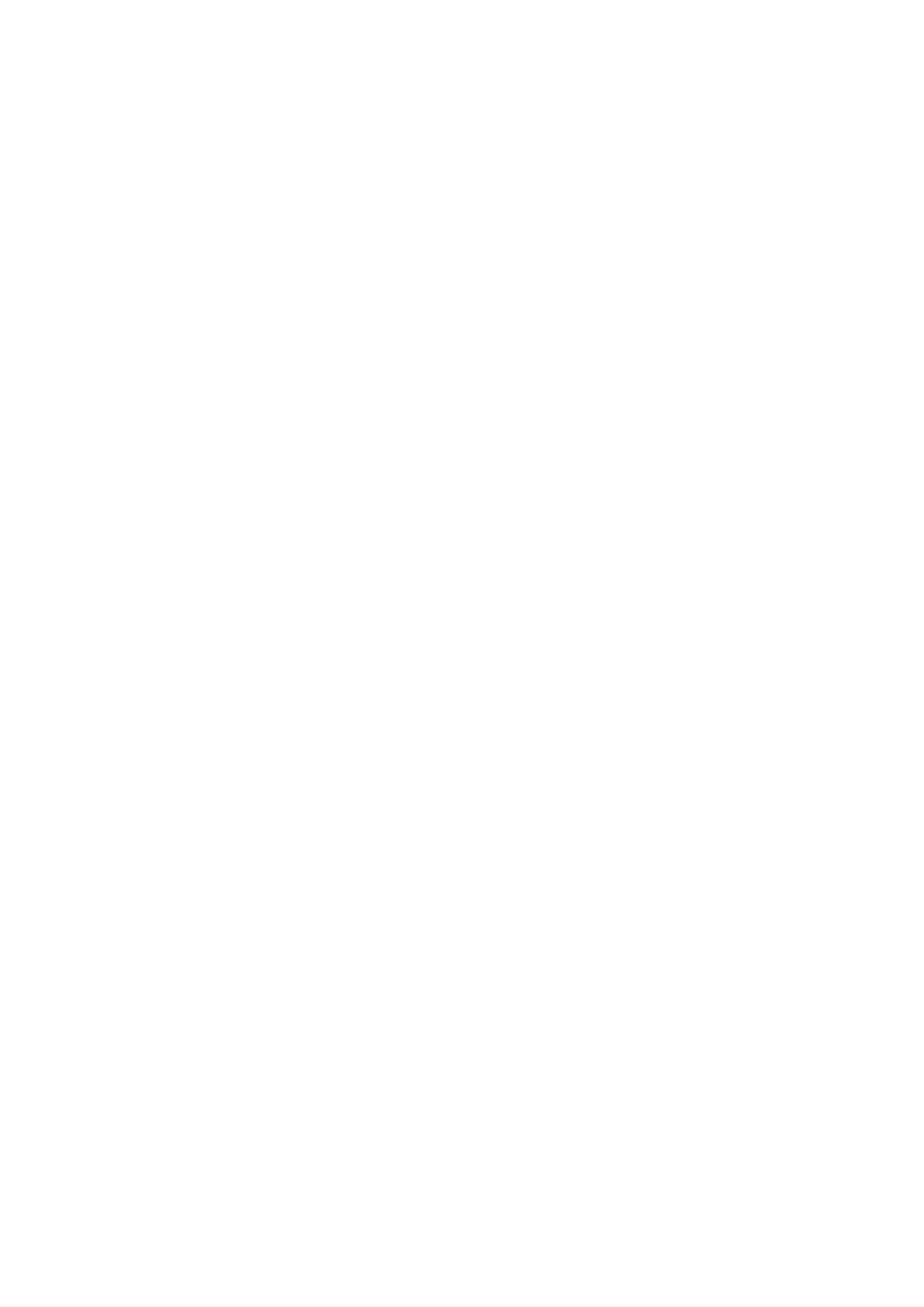## Appendix A - Leicestershire and Rutland COVID-19 Outbreak Management Plan for Education Settings – Flow Chart

<span id="page-12-1"></span><span id="page-12-0"></span>